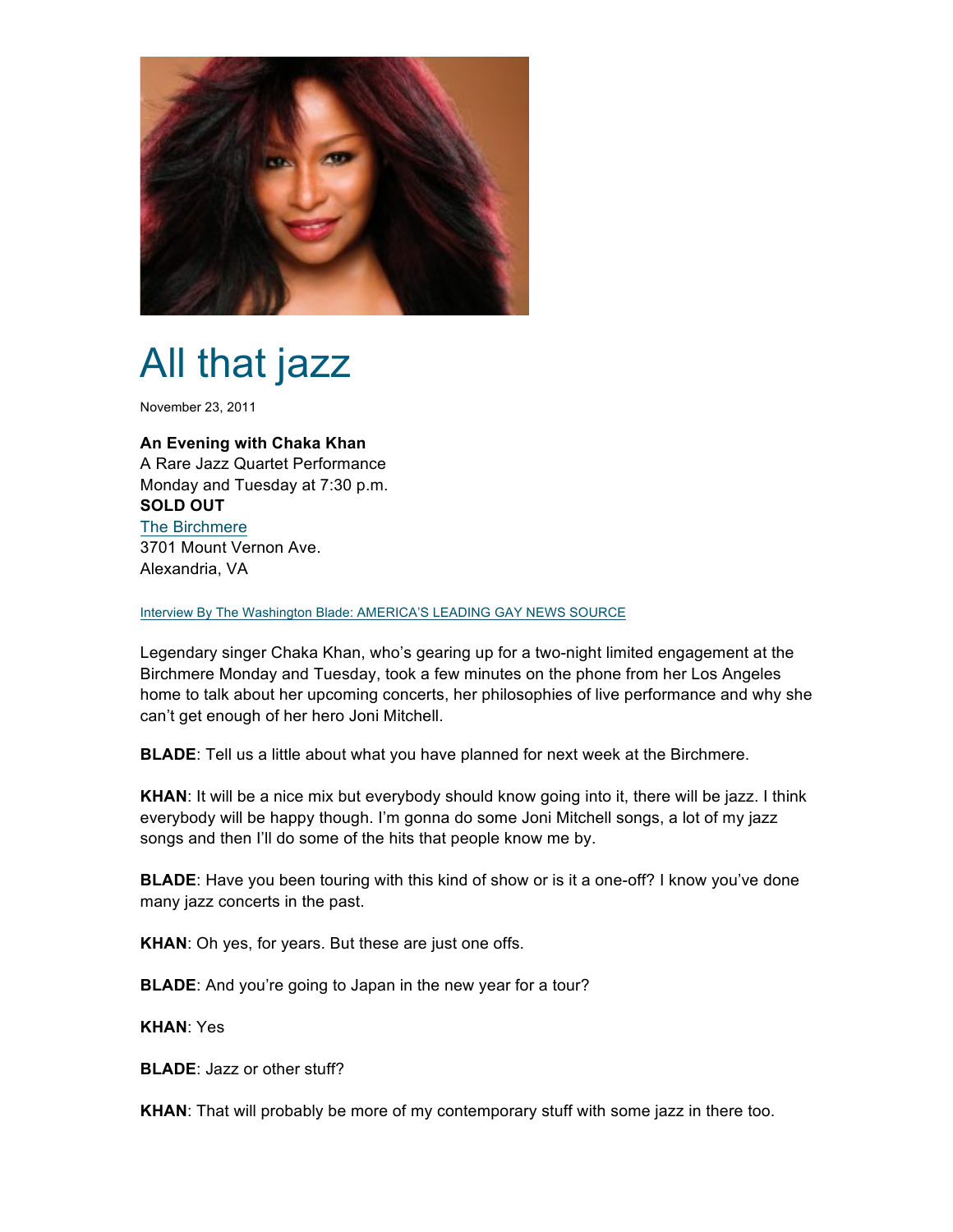**BLADE**: And for a show like you have planned at the Birchmere, approximately how much of the material will be stuff you've recorded versus standards or other material that you haven't recorded?

**KHAN**: Let's say about three-fourths of the stuff you'll hear is stuff I've recorded. **BLADE**: Joni Mitchell is another singer who did significant jazz work alongside her pop stuff. Which of her songs will you be covering? I'm sure you'll be doing, well, of course right now I can't think of it, the song from "Wild Things Run Fast" that you recorded.

**KHAN**: "Ladies Man," yes of course I'll be doing that.

**BLADE**: Yes, that's it. I could totally imagine you singing "Moon at the Window" too.

**KHAN**: Yes, that's another good one. I'm doing a few others of my favorites, I mean I could go on and on and on, but some of my favorites at the moment like "Hissing of Summer Lawns," "Sunny Sunday" and a few others. I'll keep some surprises.

**BLADE**: So it sounds like you've gotten to know Joni a little. Have you been able to spend time with her and get to know her beyond just expressing your admiration?

**KHAN**: Oh yes, we've spent a good bit of time together.

**BLADE:** I'll get back to your concerts in a second, but this is fascinating since she's become rather reclusive. What's she like one on one? I know she's quite outspoken.

**KHAN**: Yes, very outspoken. She's really a philosopher at heart. She's truly one of the brightest geniuses we have. Certainly a musical genius but in every other way as well. I love to just listen to her talk and speak on current events and blah blah blah, you know, all sorts of things. She's just so buried in, you know, what's going on. She knows everything, as you can tell.

**BLADE**: Did you like her last album "Shine"?

**KHAN**: Oh yeah, I like everything she does.

**BLADE**: Do you think she'll record again?

**KHAN**: Well she's moved up to Canada again and I think she's kind of chilling a bit but I think she's writing. I hope so. I'd be devastated if she never did another album.

**BLADE:** When you're singing, from a vocal standpoint, how is the interpretation different than say, funk or pop?

**KHAN:** Well, it's really not. I approach them all the same, with the same spirit. Some require a little more technique. Jazz requires a bit more of a cerebral application than the songs I've been doing, you know, for a hundred years. So it's good. I just love singing jazz and I love singing other people's stuff that I really relate to. Some I relate to so much, it feels like I actually wrote it. So, you know, the fundamental approach is the same.

**BLADE**: What kind of musicians will you have with you?

**KHAN**: We started out with just a quartet but we just added a horn player. I think we'll have some singers too because some of the more contemporary stuff I'll do will require that.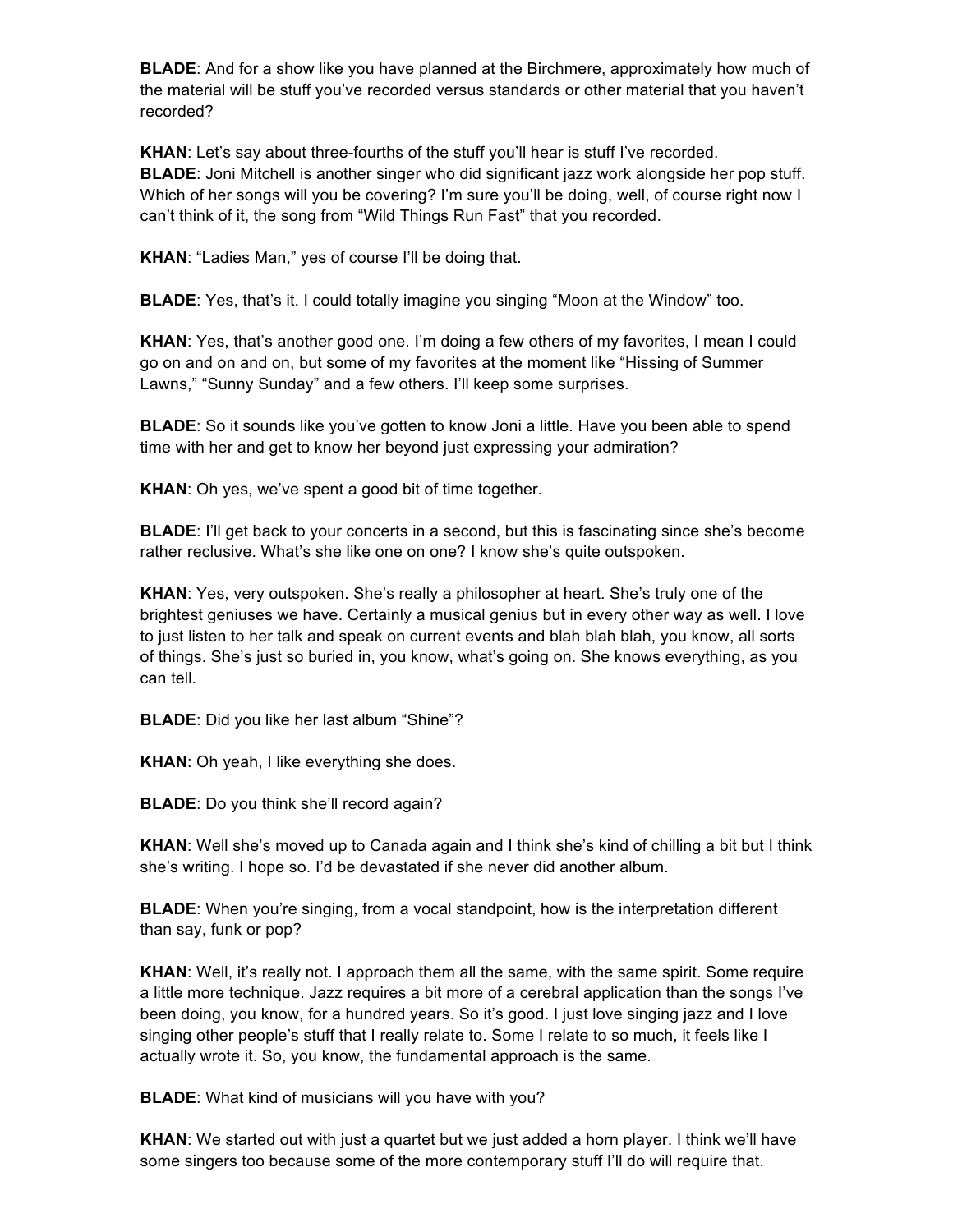**BLADE**: How long are your shows? Do you feel you have to play a certain amount of time or sing a certain number of songs for people to feel they've gotten a full evening of entertainment?

**KHAN**: Well usually there's a time limit with the promoter. I could go on singing all night if I had the opportunity, but yeah, it's usually about an hour to 90 minutes.

**BLADE**: Is it vocally taxing to sing for that long or even during a two-hour concert?

**KHAN**: No, not at all.

**BLADE**: Lots of other singers, like Diana Ross and Aretha Franklin, have primarily had pop or R&B careers but done lots of jazz on the side here and there. Do you like their jazz material?

**KHAN**: I like "Good Morning Heartache" (Ross) and a lot of the Billie Holiday stuff she did. But you know, when I get in my car, I put on Miles Davis, Ella, Joni — that's who I listen to. The originals.

**BLADE**: What will you be doing for Christmas?

**KHAN**: Working.

**BLADE**: Recording or giving concerts?

**KHAN**: A tour. Singing. Working. I almost always work through the holidays and on my birthday.

**BLADE**: Do you feel any sense of camaraderie with the other singers who came up and got their start in Chicago, like the Staple Singers for instance?

**KHAN**: Absolutely. I know most of the Chicago-based singers. You know, we have paid a certain amount of dues by coming up there. There's a mark of excellence you earn. Chicago's not an easy audience. It's like the "Gong Show." They will totally gong you if you're not up to part. You have to have your stuff together coming out of Chicago. You go through a great deal of training and pay a great deal of dues coming out of that city singing.

**BLADE**: When you're on stage and doing music that's more loose and has more room for interpretation, to what degree are your vocal flourishes and interpretive nuances planned ahead of time as opposed to either totally spontaneous or ways you've sung certain lines and phrases other times?

**KHAN:** I'm totally spontaneous. When I'm on stage, I connect to some higher force actually. I often truly and honestly have to ask, "Was it a good show?" because I go into what you'd kind of call a hypnotic state. That's how I know this is my calling.

**BLADE**: Is it hard to get to that place?

**KHAN**: It takes a little while. I'm usually a little nervous for the first three songs or so. I want to please, so usually during the first few songs I'm a little nervous, feeling out the crowd before I go on and then once I'm on and warmed up, I'm totally cool.

**BLADE**: So what about your gay fans? Are they any more vocal or exuberant than other fans? Or do you even think of your fans as being gay or straight?